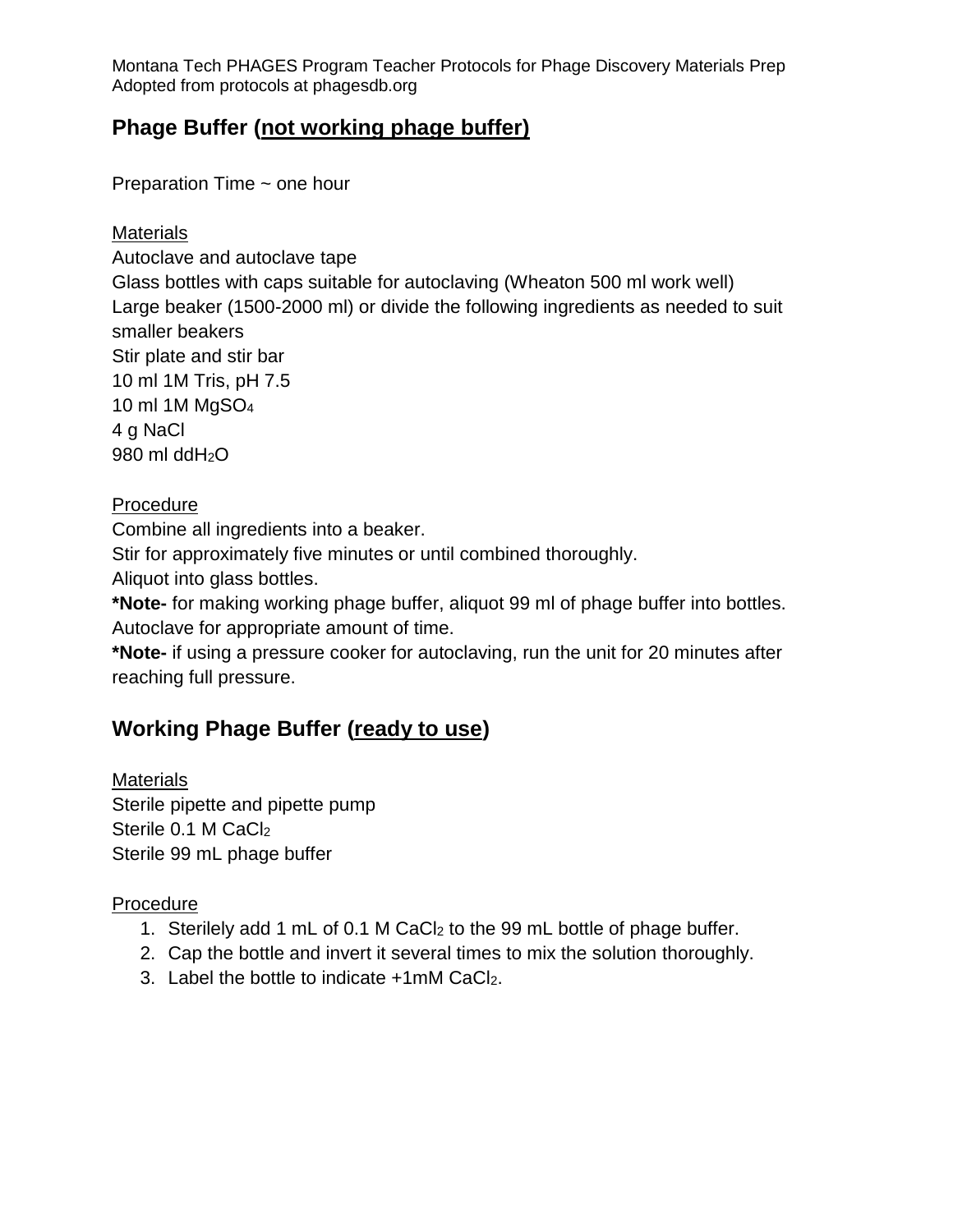## **Carbenicillin (CB)**

50 mL **Materials** 1000x CB DI water Filter sterilizer Sterile tubes with caps Balance with weigh boats Dry media scoop 100 mL graduated cylinder 125 mL flask Stirrer/stir bar

#### **Procedure**

Measure and pour 50 mL of DI water into the flask. Measure 2.5 g of CB media and add to the flask. Stir thoroughly using the stirrer and stir bar. Filter sterilize and aseptically dispense into sterile tubes.

## **Cycloheximide (CHX)**

50 mL **Materials** Cycloheximide stock dry media DI water Filter sterilizer Sterile tubes with caps Balance with weigh boats Dry media scoop 100 mL graduated cylinder 125 mL flask Stirrer/stir bar

#### Procedure

Measure and pour 50 mL of DI water into the flask. Measure 0.5 g of CHX media and add to the flask. Stir thoroughly using the stirrer and stir bar. Filter sterilize and aseptically dispense into sterile tubes.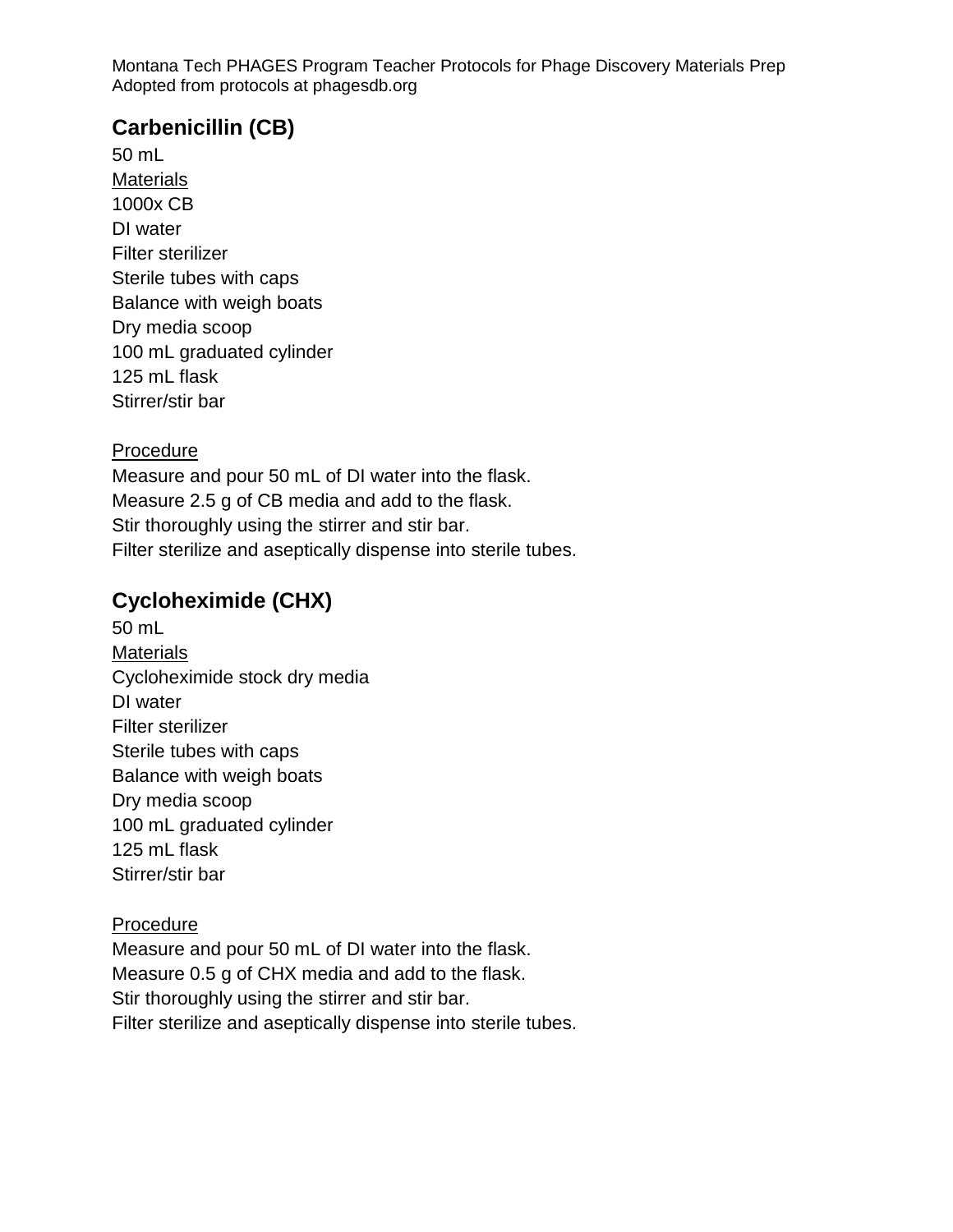## **Tween 20%**

50 mL **Materials** Tween80 DI water Filter sterilizer Sterile 125 ml flask with foil cap 10 mL graduated cylinder 50 mL graduated cylinder 125 mL working flask Stirrer/stir bar

### Procedure

Use the 50 mL graduated cylinder to add 30 mL DI water and the stir bar to the working flask.

Measure 10 mL of Tween80 into the graduated cylinder.

Place the working flask on the stirring plate (no heat) and slowly add the Tween80 while stirring.

Once the mixture has thoroughly mixed, pour into the 50 mL graduated cylinder. Add DI water to a final volume of 50 mL.

Filter sterilize. Label 20% Tween80.

# **0.1M CaCl<sup>2</sup>**

**Materials** 

Autoclave and autoclave tape

Glass bottles with caps suitable for autoclaving (Wheaton 500 mL work well)

ddH2O

100 mL graduated cylinder

Large Beaker

Stir plate and stir bar

1.47 g CaCl2-2H2O (dihydrate) **-or-** 1.11 g CaCl<sup>2</sup> anhydrous

Procedure for making 100 mL final solution

To 90 ml of ddH<sub>2</sub>O in a beaker add the measured amount of CaCl<sub>2</sub>.

Dissolve on stir plate.

Pour the dissolved solution into a 100 ml graduated cylinder and fill with ddH2O to 100 ml.

Add the solution to a bottle with the cap loosened and add autoclave tape.

Label as  $0.1$  M CaCl<sub>2</sub> sterile.

Autoclave.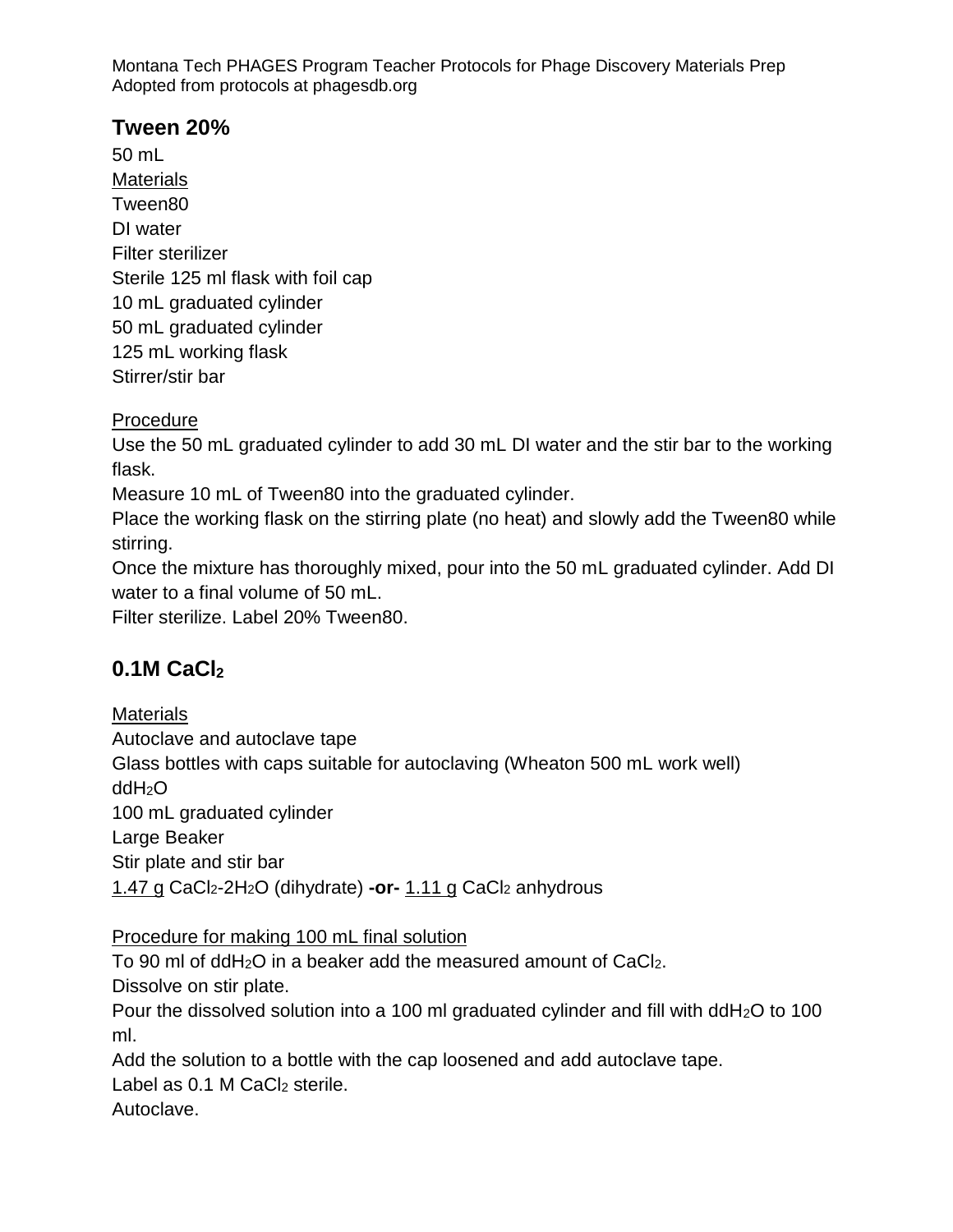## **7H9 Media with 2mM CaCl<sup>2</sup>**

### **Materials**

10 glass bottles suitable for autoclave. 4.7 g Middlebrook 7H9 broth dry media 5 mL 40% glycerol 2 mL of 0.1 M CaCl<sub>2</sub> 900 mL DI water Two liter flask/beaker Glass stir rod 1000 mL graduated cylinder Autoclave and autoclave tape Hot plate/stirrer/stir bar

#### Procedure for making  $\sim 1$ L

Fill the flask/beaker with DI water. Use the glass stir rod to dispense glycerol into the flask/beaker. Measure and add the 7H9 dry media to the flask. Use the stir bar on the stirring plate to mix approximately 10 minutes. Aliquot into glass bottles and autoclave. After cooling, add 2 mL 0.1 M CaCl<sup>2</sup>

# **MiddleBrook Top Agar (MBTA) (not working media)**

### **Materials** 4.7 g 7H9 broth dry media 7.0 g BactoAgar DI water 1000 mL graduated cylinder 2000 mL flask or beaker Hot plate/stirrer/stir bar 18 glass bottles suitable for autoclave Autoclave and autoclave tape

### Procedure

Add 7H9 dry media and BactoAgar to the flask/beaker. Fill to 900 mL with DI water. Place stir bar in the container on a stirring hot plate and mix thoroughly. Heat to boiling to evenly disperse media. Aliquot 50 mL into glass bottles suitable for autoclave.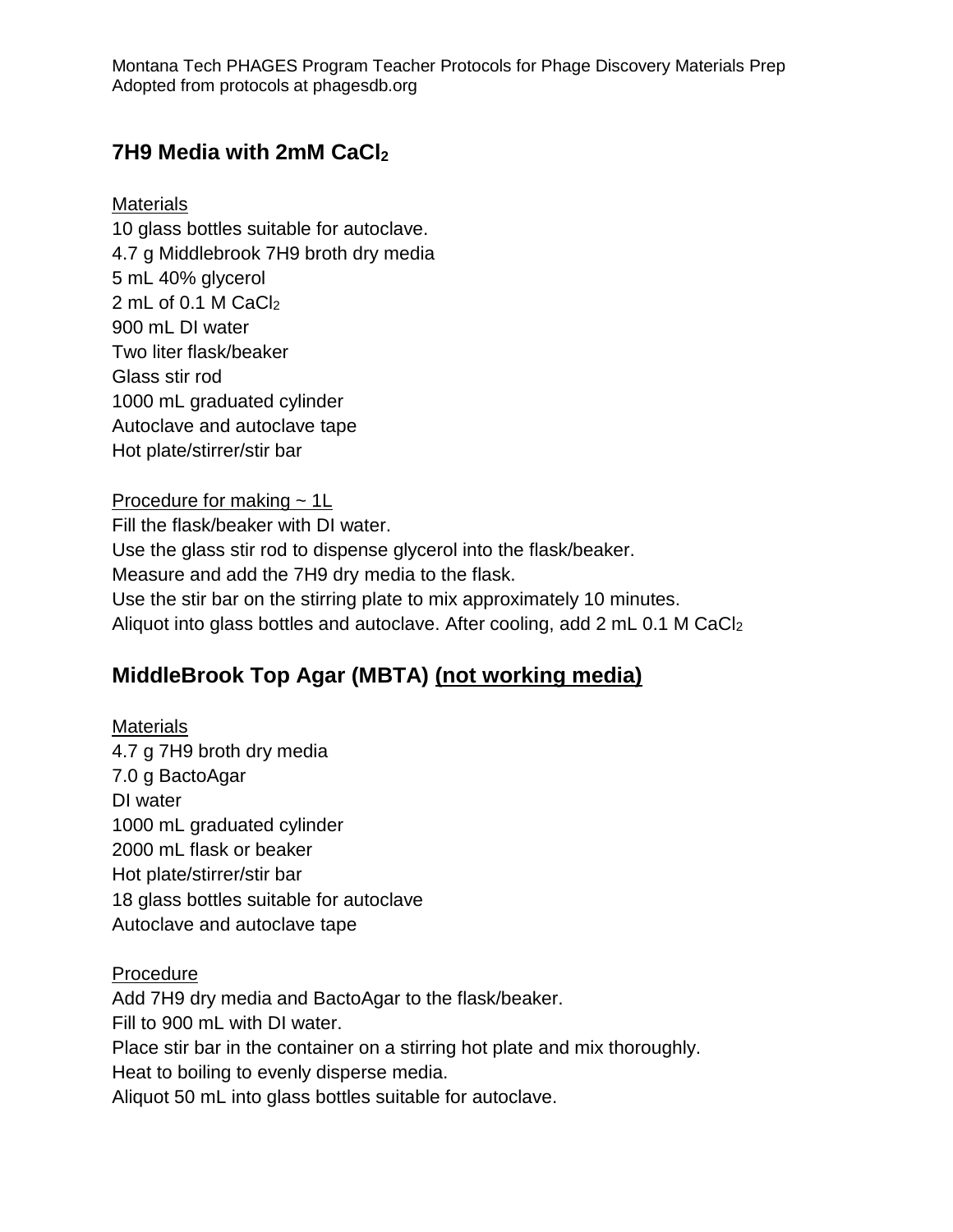## **Top Agar (working media)**

**Materials** 50 mL of MBTA 50 mL of 7H9 with 2 mM CaCl<sub>2</sub> Sterile 250 mL flask with sterile stir bar Microwave oven Stirring Plate Sterile Pipettes/ Pipette Pump

**Procedure** Melt 50 mL of MBTA in the microwave oven and aseptically dispense into the sterile flask containing the sterile stir bar. Add 50 mL of 7H9 w/ 2 mM CaCl<sub>2</sub> to the flask. Stir thoroughly and allow to cool to  $55^{\circ}$  C before using.

# **LB++ Agar (Bottom agar for phage discovery lab)**

Approximately One LIter of LB agar plus carbenicillin (CB) plus cycloheximide (CHX)

**Materials** 40.0 g LB Agar dry media 1 mL sterile carbenicillin (CB) 1 mL sterile cycloheximide (CHX) 960 mL DI water 1 L graduated cylinder Two liter flask with stir bar Aluminum foil Balance and weigh boats Dry media scoop Hot plate stirrer/stir bar \*Water bath set to  $55^{\circ}$  C Autoclave/autoclave tape Sterile Petri plates (approximately 40 plates)